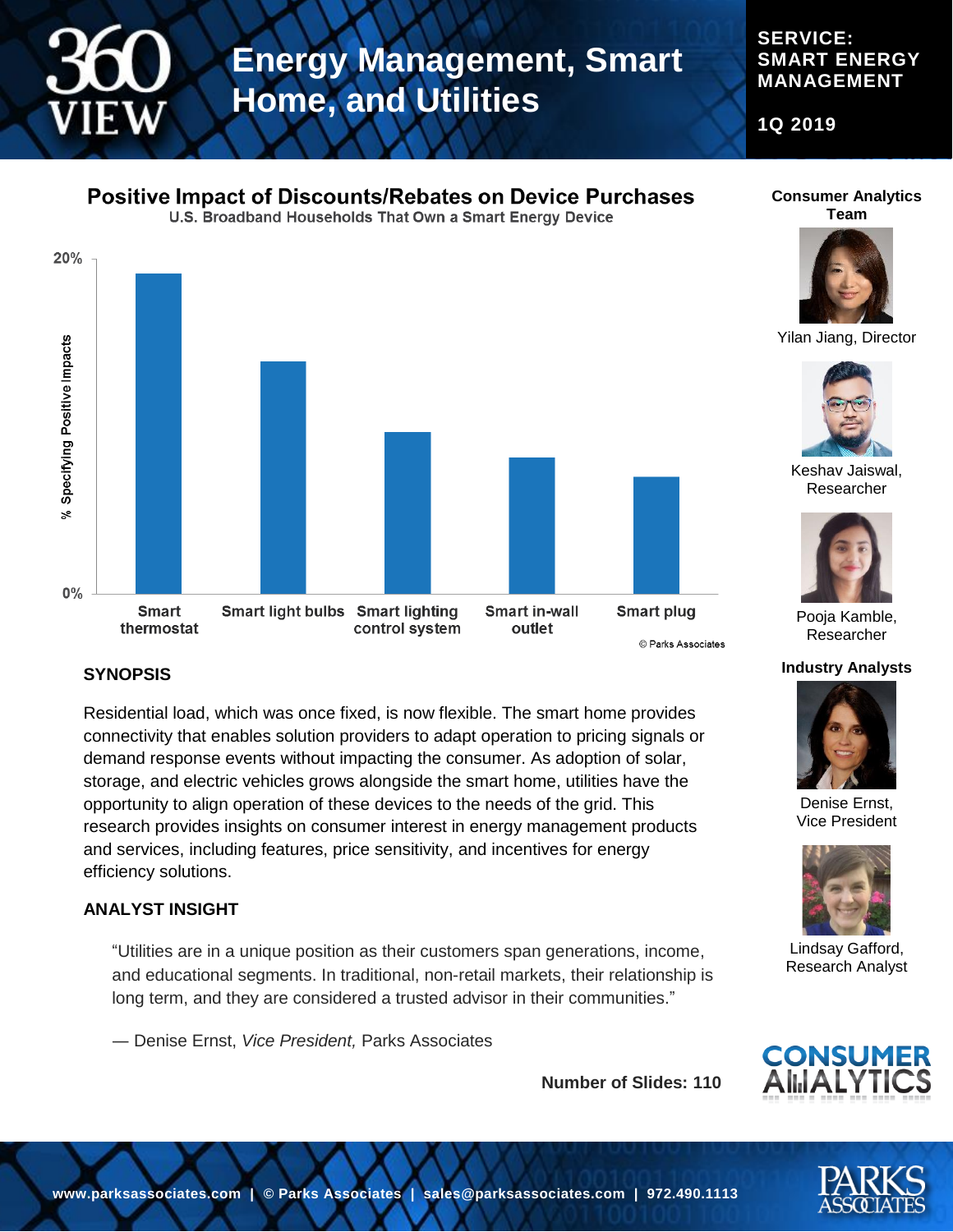

### **SERVICE: SMART ENERGY MANAGEMENT**

**1Q 2019**

# **CONTENTS**

**Consumer Analytics: Home Energy Management Track**

**Key Questions Answered**

**Definitions and Abbreviations**

**U.S. Broadband Households' Self-selected Technology Segment (Q4/18)**

### **Parks Associates Smart Home Segments**

### **Executive Summary**

- Industry Insight
- Key Findings and Market Impact

### **Energy Providers**

- Net Promoter Score for Electricity Provider (Q4/18)
- Net Promoter Score by Choice of Energy Provider (Q4/18)
- Households with Choice of Electricity Provider by Residence State (Q4/2018)
- Net Promoter Score by Electricity Provider (Q4/18)

### **Consumer Energy Segments**

- Energy Saving Actions Taken Over the Past 12 Months (Q4/18)
- Steps of Energy Saving Actions (2014 2018)
- Energy Saving Action Segments (Q4/18)

### **Energy Programs and Services**

- High Familiarity with Energy Programs Offered (2015-2018 )
- Awareness of Energy Programs Offered by Electricity Provider (Q4/18)
- Adoption of Energy Programs When Offered by Electricity Provider (Q4/18)
- Energy Program Availability & Participation (Q4/18)
- Energy Program Availability & Participation By Demographic Groups & Segmentations (Q4/18)
- High Familiarity with Energy Programs by Energy Saving Action Segments (Q4/18)
- High Familiarity with Energy Programs by Smart Home Segments (Q4/18)
- High Familiarity with Energy Programs by Education Level (Q4/18)
- Energy Programs Offered by Providers by States (Q4/18)
- Energy Programs Offered by Electricity Providers Among Smart Home Device Owners or Intenders (Q4/18)
- Energy Programs Offered by Electricity Providers by Energy Saving Action Segments (Q4/18)

### **Energy Programs and Services: Rebates, Discounts, & Coupons on Smart Energy Devices**

- Rebates/Discount/Coupons Received for Smart Energy Devices (Q4/18)
- Impact of Discounts on Purchase of Smart Energy Devices (Q4/18)
- Positive Impact of Discounts/Rebates on Device Purchases Among Smart Energy Device Owners (Q4/18)
- Positive Impact of Discounts/Rebates on Device Purchases by Energy Saving Action Segments (Q4/18)
- Positive Impact of Product Discounts/Rebates on Smart Home Device Purchases by Demographics (Q4/18)

### **Energy Programs and Services: Peak Load Control Programs**

• Rewards for Participation in Peak Load Control Program (Q4/18)

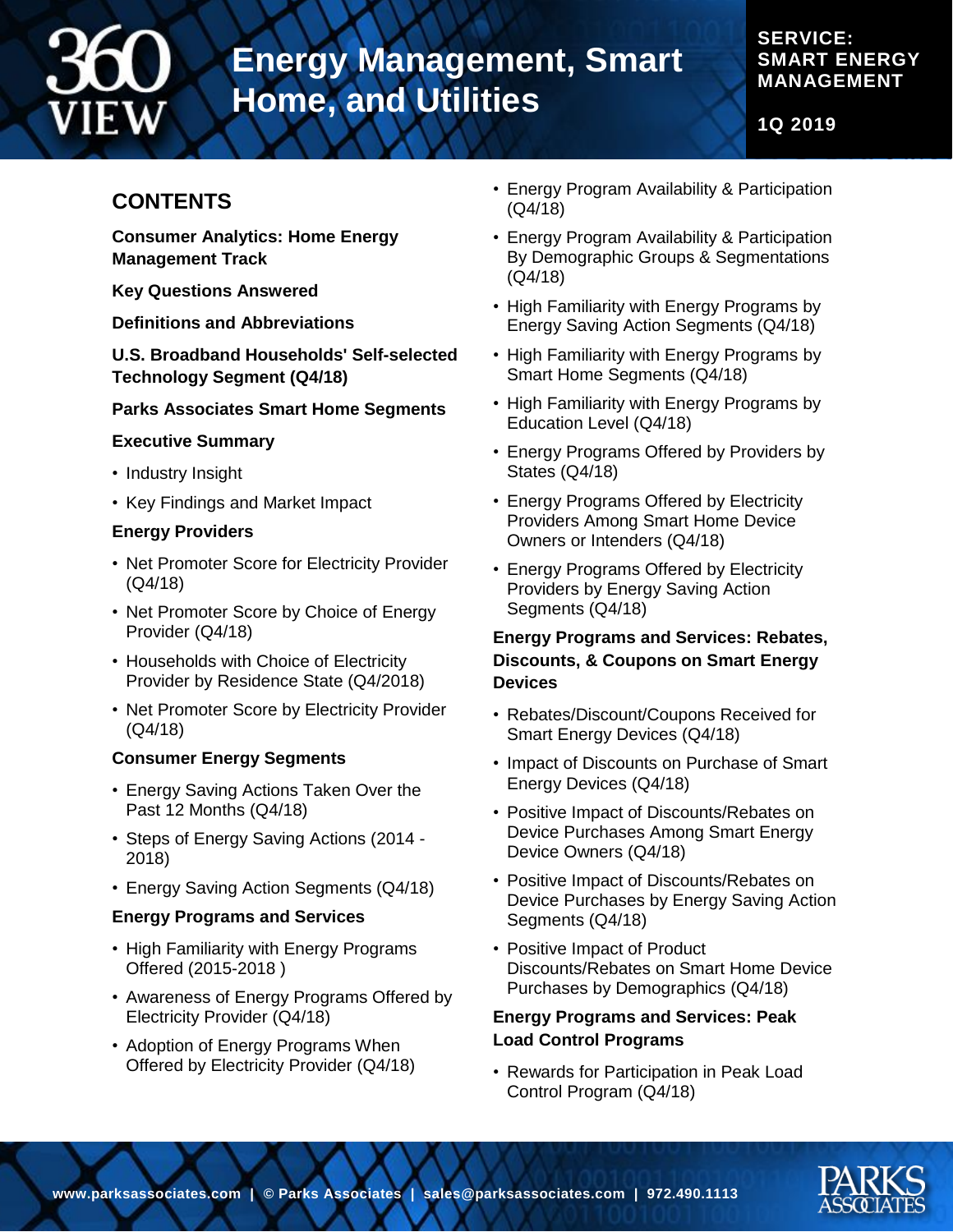## **SERVICE: SMART ENERGY MANAGEMENT**

**1Q 2019**

- Amount Rewarded for Participating in Load Control Program (Q4/18)
- Peak Load Participation Incentive (Q4/18)
- Incentive Payment Method (Q4/18)
- Incentive Payment Frequency (Q4/18)
- Allowing Electricity Provider to Adjust Smart Energy Devices by Demographics (Q4/18)
- Allowing Electricity Provider to Adjust Smart Energy Devices (Q4/18)
- Willingness to Adjust Home Devices During Peak Periods (Q4/18)
- Reluctance in Allowing Manufacturer/Utility to Adjust Home Devices in Exchange of Money (Q4/18)
- Reasons For Not Participating in Load Control Programs (Q4/18)

### **Energy Programs and Services: Value Added Services**

- Smart Thermostat: Appeal of Value Added Monitoring Services (Q4/18)
- Number of High Appealing Monitoring Features by Home Ownership (Q4/18)
- Smart Thermostat: Appeal of Dealer Services (Q4/18)
- Smart Thermostat: Willingness to Pay for Dealer Services (Q4/18)
- Smart Lighting: Appeal of Value Added Services (Q4/18)
- Willingness to Pay for Lighting Based Security Service (Q4/18)

### **Smart Energy Devices**

- Smart Home Devices: Net Promoter Score (2018)
- Energy Device: High Familiarity, Value of Benefits, and Device Affordability (Q4/18)
- Smart Energy Device Ownership (2014 2018)
- Smart Home Energy Device Purchases and Average Number of Devices Purchased (Q4/18)
- Number of Smart Home Energy Devices Owned (Q4/18)
- Smart Home Energy & Misc. Devices: Frequency of Voice Control (Q4/18)

### **Smart Energy Devices: The Smart Thermostat Market**

- Smart Thermostat: Familiarity, Perceived Value, and Affordability (2016 vs. 2018)
- Smart Thermostat Ownership (2015 2018)
- Smart Thermostat: Average Selling Price (2014 - 2018)
- Smart Thermostat: Channel Purchase Location (2015 - 2018)
- Smart Thermostat: Installation Method (2015 - 2018)
- Smart Energy Devices: Category of Purchase (2015 - 2018)
- Smart Thermostats: Brand Purchase Drivers (Q4/17)
- Demographic Breakdown of Smart Thermostat Owners or Intenders (Q4/18)
- Smart Thermostat: Valuable Capabilities by Technology Adoption Segment (Q2/18)
- Smart Thermostat: Reliability of Product Capabilities (Q4/18)
- Smart Thermostat: High Purchase Intention (2014 - 2018)
- Smart Thermostat: Important Purchase Drivers (Q4/18)
- Smart Thermostat: Importance of Product Capabilities (Q4/18)
- Smart Thermostat: Most Appealing Purchase Location /Installation/Maintenance Option (Q4/18)

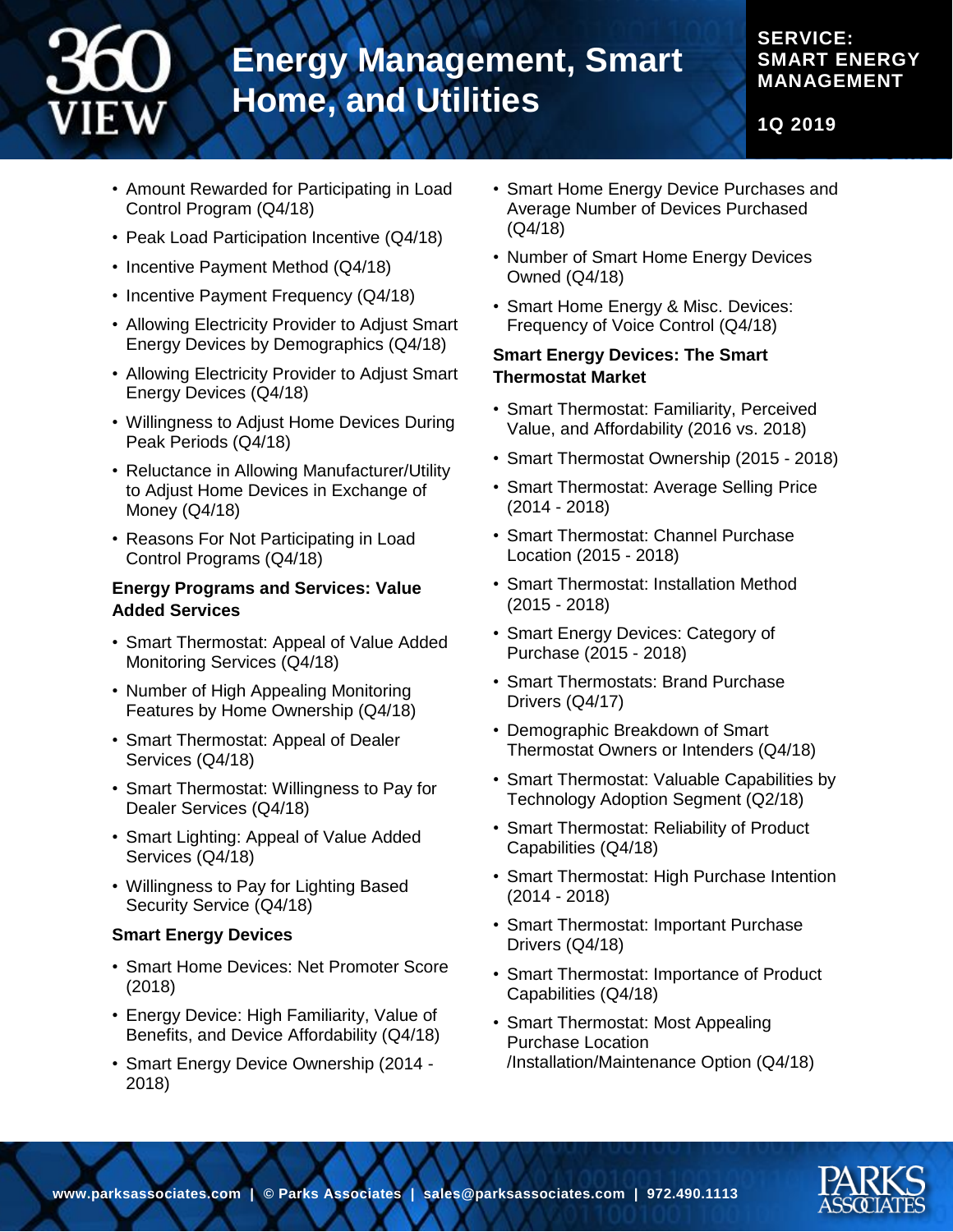### **SERVICE: SMART ENERGY MANAGEMENT**

**1Q 2019**

• Smart Home Devices: Purchase Inhibitors (2017-2018)

### **Smart Energy Devices: The Smart Lighting Market**

- Type of Light Bulb Used (2012 2018)
- Demographic Breakdown of Smart Lighting Device Owners and Intenders (Q4/18)
- Smart Lighting/Power Devices Ownership (2014 - 2018)
- Average Numbers of Smart Energy Devices Owned Among Owners (2016 - 2018)
- Smart Lighting/Power Device Purchases (2014 - 2018)
- Average Numbers Smart Home Devices Purchased (2017-2018)
- Smart Lighting/Power Devices: Number of Devices Purchased as First Time Ever (Q4/18)
- Smart Lighting/Power Devices: Average Selling Price (2014 - 2018)
- Smart Lighting/Power Devices: Median Selling Price (2014 - 2018)
- Smart Lighting/Power Devices: Trends in Installation Method (2016 - 2018)
- Smart Lighting/Power Devices: Channel Purchase Location (2015 - 2018)
- Smart Lighting/Power Devices: Category of Purchase (2015 - 2018)
- Smart Lighting Devices: Brand Purchase Drivers (Q4/18)
- Smart Lighting: Reliability of Product Capabilities (Q4/18)
- Smart Lighting: Current Product Capabilities (Q4/18)
- Smart Lighting/Power Devices: High Purchase Intention (2014 - 2018)
- Smart Lighting/Power Devices: Important Purchase Drivers (Q4/18)
- Appealing Purchase Location of Smart Lighting Devices (Q4/18)
- Smart Lighting: Importance of Product Capabilities (Q4/18)
- Smart Lighting: Ranking of Product Capabilities (Q4/18)
- Smart Light Bulb: Valuable Capabilities by Age (Q2/18)
- Appealing Installation Option of Smart Lighting Devices (Q4/18)
- Appealing Maintenance of Smart Lighting Devices (Q4/18)

### **Distributed Generation**

- Distributed Energy Device Familiarity, Value, and Affordability Among Smart Home Device Segments (Q4/18)
- Distributed Energy Device Familiarity, Value, and Affordability by Energy Saving Action Segment (Q4/18)
- Distributed Energy Product: Familiarity, Perceived Value, and Affordability (Q4/18)
- Distributed Energy Device High Familiarity by State (Q4/18)
- Overall Distributed Energy Device Ownership (Q4/18)
- Distributed Energy and EV Ownership (2013 - 2018)
- Demographic Breakdown of Distributed Energy Device Ownership or Purchase Intention (Q4/18)
- Overall Distributed Energy Device Ownership by State (Q4/18)
- Overall Backup Generator Ownership by State (Q4/18)
- Solar Photo Voltaic (PV) Panel Ownership by State (Q4/18)
- Overall Distributed Energy Device Ownership by Key Factors (Q4/18)

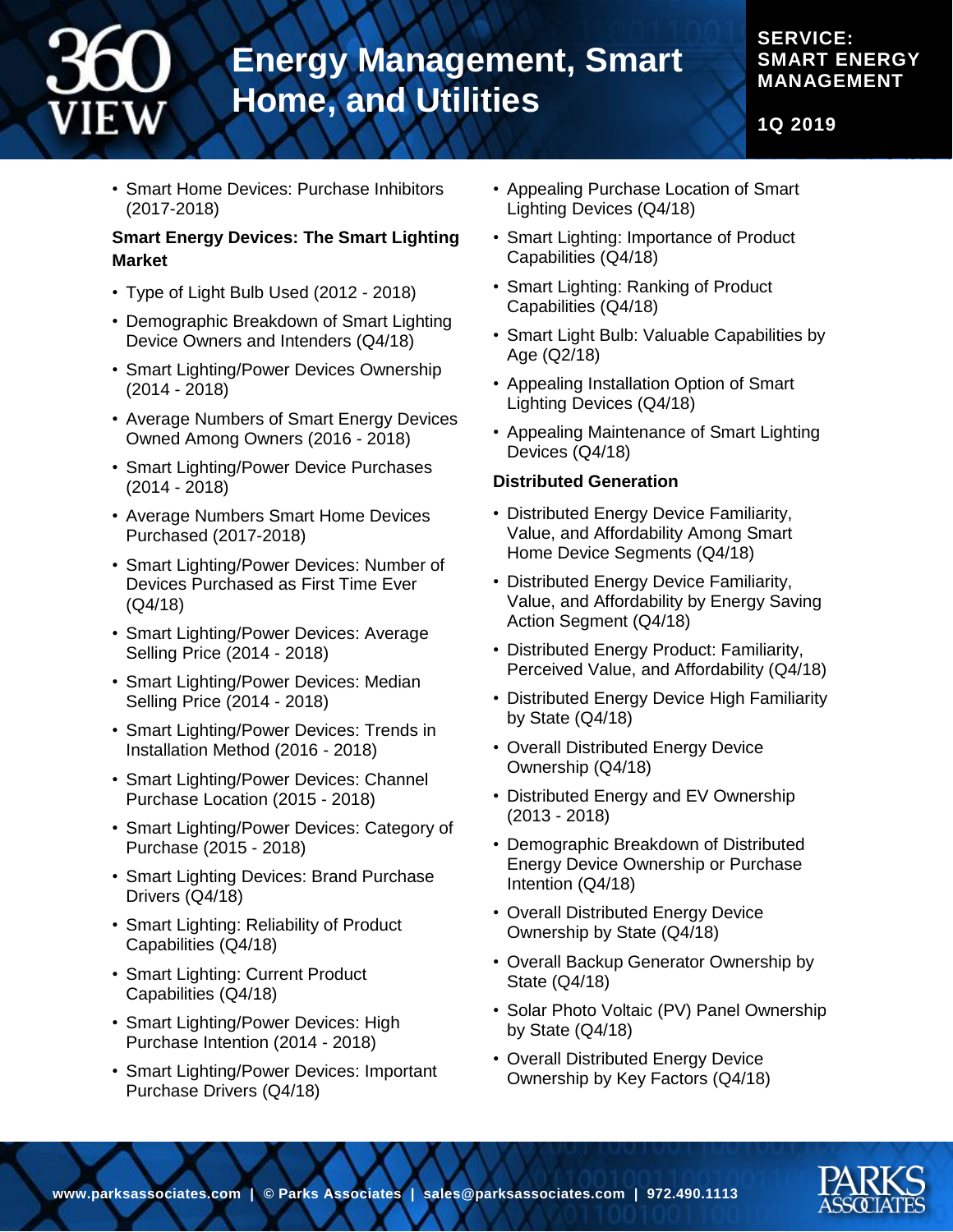

**SERVICE: SMART ENERGY MANAGEMENT**

**1Q 2019**

- Overall Distributed Energy Device Ownership by Smart Home Segment & Energy Saving Action Segment (Q4/18)
- High Purchase Intention of Distributed Energy and EVs (2014 - 2018)
- Distributed Energy: Payment Preference (2017-2018)
- Distributed Energy: Purchase Channel Preference (2017-2018)
- Battery Price Sensitivity (Q4/18)
- Interest in Using Solar Panels with Storage (Q4/18)
- Likelihood of Purchasing Solar Bundles (Q4/18)
- Interest in Solar Panel with Smart Home Devices (Q4/18)

### **Appendix**